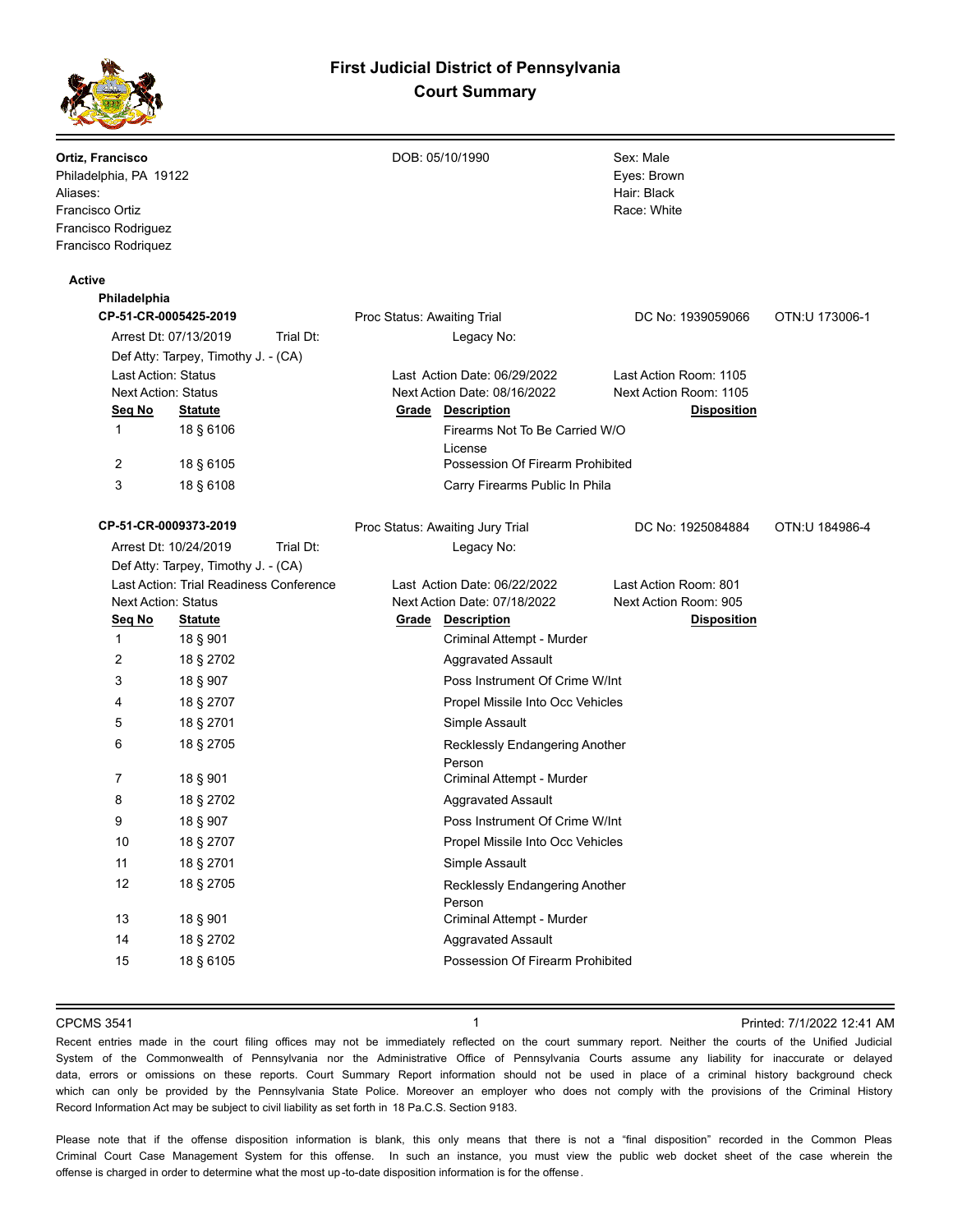

### **Ortiz, Francisco (Continued) Active (Continued) Philadelphia (Continued)**

| CP-51-CR-0009373-2019 |                                                                           |                | Proc Status: Awaiting Jury Trial                                              |                       | DC No: 1925084884       | OTN:U 184986-4 |
|-----------------------|---------------------------------------------------------------------------|----------------|-------------------------------------------------------------------------------|-----------------------|-------------------------|----------------|
| Seg No                | <b>Statute</b>                                                            |                | <b>Grade Description</b>                                                      |                       | <b>Disposition</b>      |                |
| 16                    | 18 § 6106                                                                 |                | Firearms Not To Be Carried W/O<br>License                                     |                       |                         |                |
| 17                    | 18 § 6108                                                                 |                | Carry Firearms Public In Phila                                                |                       |                         |                |
| 18                    | 18 § 907                                                                  |                | Poss Instrument Of Crime W/Int                                                |                       |                         |                |
| 19                    | 18 § 2707                                                                 |                | Propel Missile Into Occ Vehicles                                              |                       |                         |                |
| 20                    | 18 § 2701                                                                 |                | Simple Assault                                                                |                       |                         |                |
| 21                    | 18 § 2705                                                                 |                | Recklessly Endangering Another<br>Person                                      |                       |                         |                |
| 22                    | 18 § 901                                                                  |                | Criminal Attempt - Murder                                                     |                       |                         |                |
| 23                    | 18 § 2702                                                                 |                | <b>Aggravated Assault</b>                                                     |                       |                         |                |
| 24                    | 18 § 3304                                                                 |                | Criminal Mischief - Damage Property                                           |                       |                         |                |
| 25                    | 18 § 907                                                                  |                | Poss Instrument Of Crime W/Int                                                |                       |                         |                |
| 26                    | 18 § 2707                                                                 |                | Propel Missile Into Occ Vehicles                                              |                       |                         |                |
| 27                    | 18 § 2701                                                                 |                | Simple Assault                                                                |                       |                         |                |
| 28                    | 18 § 2705                                                                 |                | Recklessly Endangering Another<br>Person                                      |                       |                         |                |
| 99999                 | 18 § 2707.1 §§ A                                                          | F <sub>3</sub> | Discharge Of A Firearm Into Occupied<br>Structure                             |                       | Disposed at Lower Court |                |
| 99999                 | 18 § 3304 §§ A4                                                           | F <sub>3</sub> | <b>Criminal Mischief</b>                                                      |                       | Disposed at Lower Court |                |
| 99999                 | 18 § 2707.1 §§ A                                                          | F <sub>3</sub> | Discharge Of A Firearm Into Occupied<br>Structure                             |                       | Disposed at Lower Court |                |
| 99999                 | 18 § 3304 §§ A4                                                           | F <sub>3</sub> | <b>Criminal Mischief</b>                                                      |                       | Disposed at Lower Court |                |
| 99999                 | 18 § 2707.1 §§ A                                                          | F <sub>3</sub> | Discharge Of A Firearm Into Occupied<br><b>Structure</b>                      |                       | Disposed at Lower Court |                |
| 99999                 | 18 § 3304 §§ A4                                                           | F <sub>3</sub> | <b>Criminal Mischief</b>                                                      |                       | Disposed at Lower Court |                |
| 99999                 | 18 § 4304 §§ A1                                                           | F <sub>3</sub> | Endangering Welfare of Children -<br>Parent/Guardian/Other Commits<br>Offense |                       | Disposed at Lower Court |                |
| 99999                 | 18 § 2707.1 §§ A                                                          | F <sub>3</sub> | Discharge Of A Firearm Into Occupied<br><b>Structure</b>                      |                       | Disposed at Lower Court |                |
| 99999                 | 18 § 3304 §§ A4                                                           | F <sub>3</sub> | <b>Criminal Mischief</b>                                                      |                       | Charge Changed          |                |
|                       | MC-51-CR-0007530-2022                                                     |                | Proc Status: Awaiting Preliminary Hearing                                     |                       | DC No: 1925084884       | OTN:U 253036-0 |
|                       | Trial Dt:<br>Arrest Dt: 05/09/2022<br>Def Atty: Tarpey, Timothy J. - (CA) |                | Legacy No:                                                                    |                       |                         |                |
|                       | Last Action: Preliminary Hearing                                          |                | Last Action Date: 05/24/2022                                                  | Last Action Room: 306 |                         |                |
|                       | Next Action: Preliminary Hearing                                          |                | Next Action Date: 07/05/2022                                                  | Next Action Room: 306 |                         |                |
| Seq No                | <b>Statute</b>                                                            |                | <b>Grade Description</b>                                                      |                       | <b>Disposition</b>      |                |
| 1                     | 18 § 2502                                                                 |                | Murder                                                                        |                       |                         |                |

CPCMS 3541 2 Printed: 7/1/2022 12:41 AM

Recent entries made in the court filing offices may not be immediately reflected on the court summary report. Neither the courts of the Unified Judicial System of the Commonwealth of Pennsylvania nor the Administrative Office of Pennsylvania Courts assume any liability for inaccurate or delayed data, errors or omissions on these reports. Court Summary Report information should not be used in place of a criminal history background check which can only be provided by the Pennsylvania State Police. Moreover an employer who does not comply with the provisions of the Criminal History Record Information Act may be subject to civil liability as set forth in 18 Pa.C.S. Section 9183.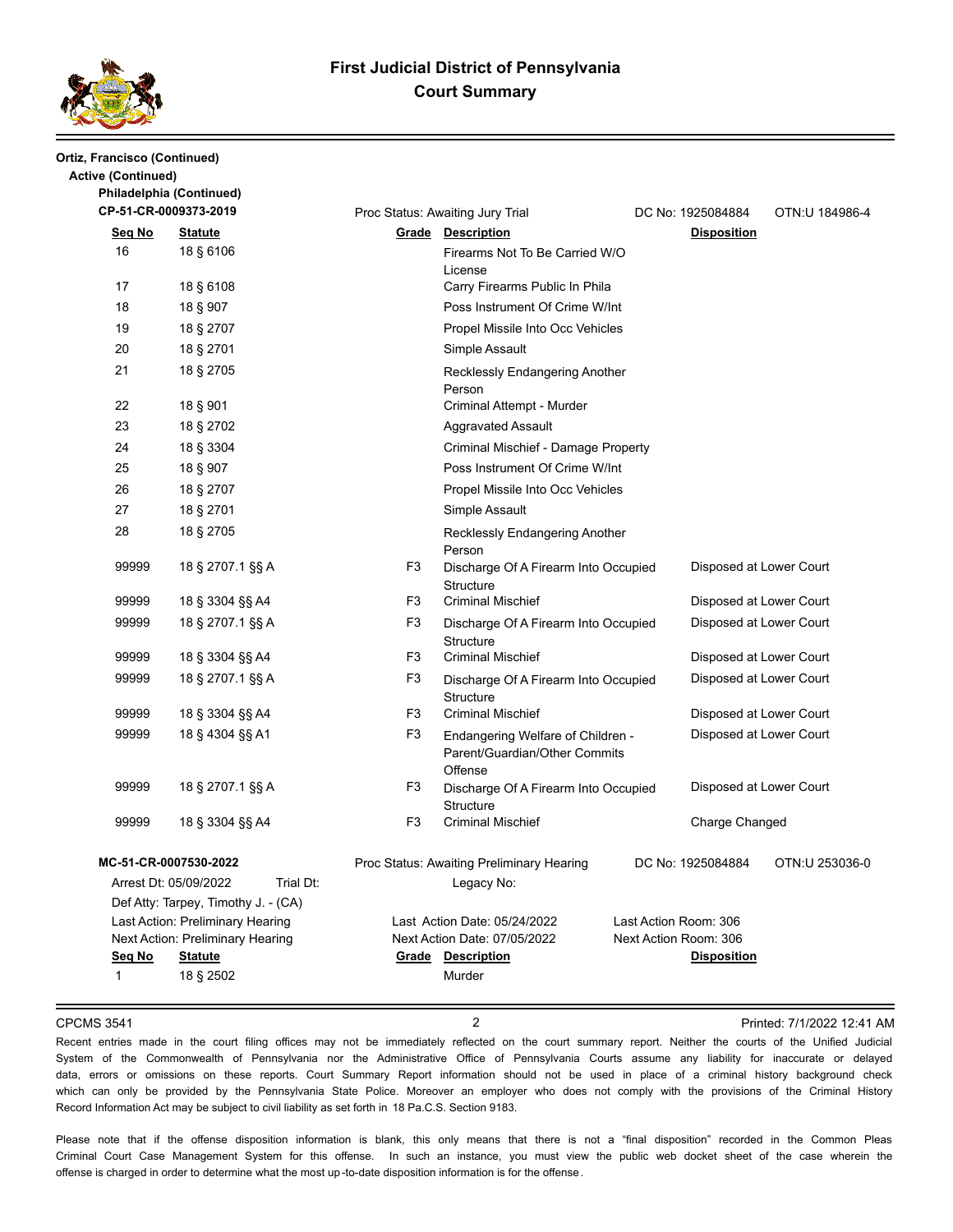

### **Ortiz, Francisco (Continued) Active (Continued)**

**Philadelphia (Continued)**

### **Closed**

| Philadelphia |                       |                                                                                |                   |                                        |                                  |                                          |                              |
|--------------|-----------------------|--------------------------------------------------------------------------------|-------------------|----------------------------------------|----------------------------------|------------------------------------------|------------------------------|
|              | CP-51-CR-0014360-2008 |                                                                                |                   | Proc Status: Sentenced/Penalty Imposed |                                  | DC No: 0825087232                        | OTN:N 562327-3               |
|              | Arrest Dt: 08/11/2008 | Disp Date: 05/29/2009<br>Def Atty: Defender Association of Philadelphia - (PD) |                   | Disp Judge: Ceisler, Ellen             |                                  |                                          |                              |
| Seq No       | <b>Statute</b>        |                                                                                | Grade             | <b>Description</b>                     |                                  | <b>Disposition</b>                       |                              |
|              | Sentence Dt.          | <b>Sentence Type</b>                                                           |                   | <b>Program Period</b>                  | <b>Sentence Length</b>           |                                          |                              |
| 1            | 18 § 6105 §§ A1       |                                                                                | M1                |                                        | Possession Of Firearm Prohibited |                                          | Guilty Plea - Non-Negotiated |
|              | 07/29/2009            | Confinement                                                                    | 1 $1/2 - 3$ years |                                        |                                  | Min: 1 Year(s) 6 Month(s) Max: 3 Year(s) |                              |
| 2            | 18 § 6106 §§ A1       |                                                                                | F <sub>3</sub>    | License                                | Firearms Not To Be Carried W/O   |                                          | Guilty Plea - Non-Negotiated |
|              | 07/29/2009            | Confinement                                                                    |                   | $31/2$ to 7 years                      |                                  | Min: 3 Year(s) 6 Month(s) Max: 7 Year(s) |                              |
|              | CP-51-CR-0000591-2009 |                                                                                |                   | Proc Status: Sentenced/Penalty Imposed |                                  | DC No: 0825118492                        | OTN:N 576686-5               |
|              | Arrest Dt: 10/23/2008 | Disp Date: 07/29/2009                                                          |                   | Disp Judge: Ceisler, Ellen             |                                  |                                          |                              |
|              |                       | Def Atty: Defender Association of Philadelphia - (PD)                          |                   |                                        |                                  |                                          |                              |
| Seg No       | <b>Statute</b>        |                                                                                | Grade             | <b>Description</b>                     |                                  | <b>Disposition</b>                       |                              |
|              | Sentence Dt.          | <b>Sentence Type</b>                                                           |                   | <b>Program Period</b>                  | <b>Sentence Length</b>           |                                          |                              |
|              | 18 § 6105 §§ A1       |                                                                                | M1                |                                        | Possession Of Firearm Prohibited |                                          | Guilty Plea - Non-Negotiated |
|              |                       |                                                                                |                   |                                        |                                  |                                          |                              |

| 188010588A1     |             | IVI 1 | Possession Of Firearm Prohibited | Gullty Plea - Non-Negotiated             |
|-----------------|-------------|-------|----------------------------------|------------------------------------------|
| 07/29/2009      | Confinement |       | 1 $1/2 - 3$ years                | Min: 1 Year(s) 6 Month(s) Max: 3 Year(s) |
| 18 § 6106 §§ A1 |             | F3    | Firearms Not To Be Carried W/O   | Guilty Plea - Non-Negotiated             |
|                 |             |       | License                          |                                          |
| 07/29/2009      | Confinement |       | $3\frac{1}{2}$ to 7 years        | Min: 3 Year(s) 6 Month(s) Max: 7 Year(s) |

**CP-51-CR-0002648-2020** Proc Status: Awaiting Post Sentence Motion DC No: 1902052193 OTN:U 198576-0 Arrest Dt: 02/24/2020 Disp Date: 06/14/2022 Disp Judge: Ehrlich, Charles A.

Def Atty: Dixon, Robert J. - (CA)

| Seq No | <b>Statute</b>  |                      | Grade          | <b>Description</b>                        |                                 | <b>Disposition</b> |
|--------|-----------------|----------------------|----------------|-------------------------------------------|---------------------------------|--------------------|
|        | Sentence Dt.    | <b>Sentence Type</b> |                | <b>Program Period</b>                     | <b>Sentence Length</b>          |                    |
|        | 18 § 2502       |                      | H1             | Murder                                    |                                 | Guilty             |
|        | 06/14/2022      | Confinement          |                | LIFE WITHOUT THE POSSIBILIT               |                                 |                    |
| 2      | 18 § 903        |                      | H1             | Conspiracy - Murder                       |                                 | Guilty             |
|        | 06/14/2022      | Confinement          |                | 10 to 20 years                            | Min: 10 Year(s) Max: 20 Year(s) |                    |
| 3      | 18 § 6105 §§ A1 |                      | F <sub>1</sub> | Possession Of Firearm Prohibited          |                                 | Nolle Prossed      |
| 4      | 18 § 6106 §§ A1 |                      | F3             | Firearms Not To Be Carried W/O<br>License |                                 | Guilty             |
|        | 06/14/2022      | Confinement          |                | 3 years - 6 years                         | Min: 3 Year(s) Max: 6 Year(s)   |                    |
| 5      | 18 § 6108       |                      | M1             | Carry Firearms Public In Phila            |                                 | Guilty             |
|        | 06/14/2022      | Confinement          |                | 1 year - 2 years                          | Min: 1 Year(s) Max: 2 Year(s)   |                    |

CPCMS 3541 3 Printed: 7/1/2022 12:41 AM

Recent entries made in the court filing offices may not be immediately reflected on the court summary report. Neither the courts of the Unified Judicial System of the Commonwealth of Pennsylvania nor the Administrative Office of Pennsylvania Courts assume any liability for inaccurate or delayed data, errors or omissions on these reports. Court Summary Report information should not be used in place of a criminal history background check which can only be provided by the Pennsylvania State Police. Moreover an employer who does not comply with the provisions of the Criminal History Record Information Act may be subject to civil liability as set forth in 18 Pa.C.S. Section 9183.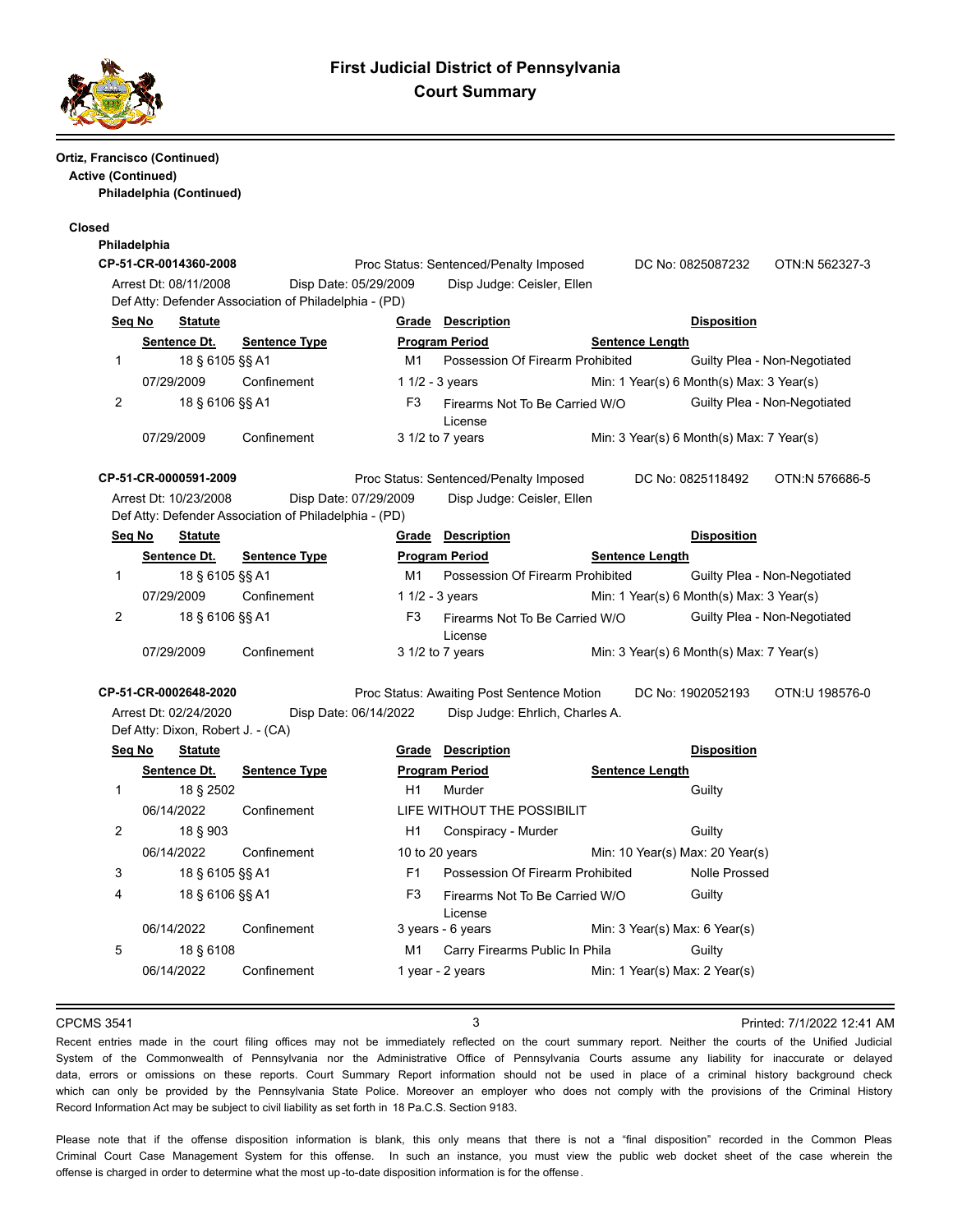

| Ortiz, Francisco (Continued) |            |                                                              |                      |                                                                                |                        |                                                          |                        |                               |                |
|------------------------------|------------|--------------------------------------------------------------|----------------------|--------------------------------------------------------------------------------|------------------------|----------------------------------------------------------|------------------------|-------------------------------|----------------|
| <b>Closed (Continued)</b>    |            |                                                              |                      |                                                                                |                        |                                                          |                        |                               |                |
|                              |            | Philadelphia (Continued)                                     |                      |                                                                                |                        |                                                          |                        |                               |                |
| Seq No                       |            | <b>Statute</b>                                               |                      |                                                                                | Grade                  | <b>Description</b>                                       |                        | <b>Disposition</b>            |                |
|                              |            | Sentence Dt.                                                 | <b>Sentence Type</b> |                                                                                |                        | <b>Program Period</b>                                    | <b>Sentence Length</b> |                               |                |
| 6                            |            | 18 § 907 §§ A                                                |                      |                                                                                | M1                     | Poss Instrument Of Crime W/Int                           |                        | Guilty                        |                |
|                              | 06/14/2022 |                                                              | Confinement          |                                                                                |                        | 1 year - 2 years                                         |                        | Min: 1 Year(s) Max: 2 Year(s) |                |
| $\overline{7}$               |            | 18 § 5101                                                    |                      |                                                                                | M <sub>2</sub>         | Obstruct Admin Law/Other Govt Func                       |                        | <b>Nolle Prossed</b>          |                |
| 8                            |            | 18 § 4910 §§ 1                                               |                      |                                                                                | M <sub>2</sub>         | Tamper With/Fabricate Physical<br>Evidence               |                        | <b>Nolle Prossed</b>          |                |
|                              |            | MC-51-CR-0040396-2008                                        |                      |                                                                                | Proc Status: Completed |                                                          |                        | DC No: 0825087232             | OTN:N 562327-3 |
|                              |            | Arrest Dt: 08/11/2008                                        |                      | Disp Date: 11/04/2008<br>Def Atty: Defender Association of Philadelphia - (PD) |                        | Disp Judge: Frazier-Lyde, Jacquelyn                      |                        |                               |                |
| <u>Seg No</u>                |            | <b>Statute</b>                                               |                      |                                                                                | <b>Grade</b>           | <b>Description</b>                                       |                        | <b>Disposition</b>            |                |
| 2                            |            | 18 § 6106 §§ A1                                              |                      |                                                                                | F <sub>3</sub>         | Firearms Not To Be Carried W/O<br>License                |                        | <b>Held for Court</b>         |                |
|                              |            | MC-51-CR-0052925-2008                                        |                      |                                                                                | Proc Status: Completed |                                                          |                        | DC No: 0825118492             | OTN:N 576686-5 |
|                              |            | Arrest Dt: 10/23/2008                                        |                      | Disp Date: 01/07/2009                                                          |                        | Disp Judge: Robbins, Harvey W.                           |                        |                               |                |
|                              |            |                                                              |                      | Def Atty: Defender Association of Philadelphia - (PD)                          |                        |                                                          |                        |                               |                |
| Seq No                       |            | <u>Statute</u>                                               |                      |                                                                                | Grade                  | <b>Description</b>                                       |                        | <b>Disposition</b>            |                |
| 2                            |            | 18 § 6106 §§ A1                                              |                      |                                                                                | F <sub>3</sub>         | Firearms Not To Be Carried W/O<br>License                |                        | <b>Held for Court</b>         |                |
|                              |            | MC-51-CR-0018635-2019                                        |                      |                                                                                | Proc Status: Completed |                                                          |                        | DC No: 1939059066             | OTN:U 173006-1 |
|                              |            | Arrest Dt: 07/13/2019                                        |                      | Disp Date: 07/30/2019<br>Def Atty: Defender Association of Philadelphia - (PD) |                        | Disp Judge: Washington, Craig M.                         |                        |                               |                |
| Seq No                       |            | <b>Statute</b>                                               |                      |                                                                                | Grade                  | <b>Description</b>                                       |                        | <b>Disposition</b>            |                |
| $\mathbf{1}$                 |            | 18 § 6106 §§ A1                                              |                      |                                                                                | F3                     | Firearms Not To Be Carried W/O<br>License                |                        | <b>Held for Court</b>         |                |
| 2                            |            | 18 § 6105 §§ A1                                              |                      |                                                                                | M1                     | Possession Of Firearm Prohibited                         |                        | <b>Held for Court</b>         |                |
| 3                            |            | 18 § 6108                                                    |                      |                                                                                | M1                     | Carry Firearms Public In Phila                           |                        | <b>Held for Court</b>         |                |
|                              |            | MC-51-CR-0028051-2019                                        |                      |                                                                                | Proc Status: Completed |                                                          |                        | DC No: 1925084884             | OTN:U 184986-4 |
|                              |            | Arrest Dt: 10/24/2019<br>Def Atty: Tarpey, Timothy J. - (CA) |                      | Disp Date: 12/20/2019                                                          |                        | Disp Judge: Street, Sierra Thomas                        |                        |                               |                |
| <u>Sea No</u>                |            | <u>Statute</u>                                               |                      |                                                                                | Grade                  | <b>Description</b>                                       |                        | <b>Disposition</b>            |                |
| 1                            |            | 18 § 901 §§ A                                                |                      |                                                                                |                        | Criminal Attempt - Murder                                |                        | IGJ - Held for Court          |                |
| 2                            |            | 18 § 2702 §§ A                                               |                      |                                                                                | F <sub>1</sub>         | <b>Aggravated Assault</b>                                |                        | IGJ - Held for Court          |                |
| 3                            |            | 18 § 2707.1 §§ A                                             |                      |                                                                                | F <sub>3</sub>         | Discharge Of A Firearm Into Occupied<br><b>Structure</b> |                        | Withdrawn                     |                |
| 4                            |            | 18 § 3304 §§ A4                                              |                      |                                                                                | F <sub>3</sub>         | <b>Criminal Mischief</b>                                 |                        | Withdrawn                     |                |
| 5                            |            | 18 § 907 §§ A                                                |                      |                                                                                | M1                     | Poss Instrument Of Crime W/Int                           |                        | IGJ - Held for Court          |                |
|                              |            |                                                              |                      |                                                                                |                        |                                                          |                        |                               |                |

CPCMS 3541 4 Printed: 7/1/2022 12:41 AM

Recent entries made in the court filing offices may not be immediately reflected on the court summary report. Neither the courts of the Unified Judicial System of the Commonwealth of Pennsylvania nor the Administrative Office of Pennsylvania Courts assume any liability for inaccurate or delayed data, errors or omissions on these reports. Court Summary Report information should not be used in place of a criminal history background check which can only be provided by the Pennsylvania State Police. Moreover an employer who does not comply with the provisions of the Criminal History Record Information Act may be subject to civil liability as set forth in 18 Pa.C.S. Section 9183.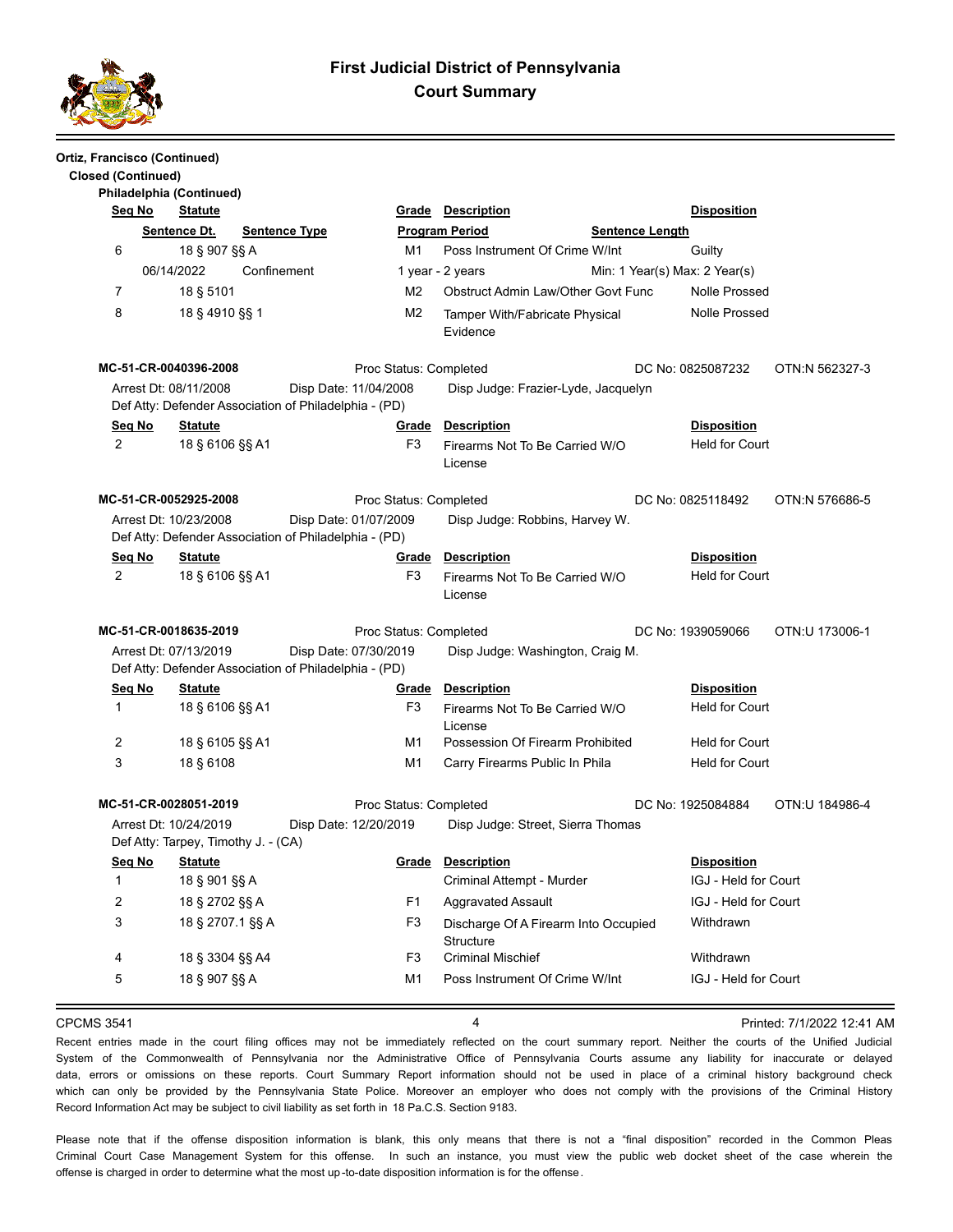

| Ortiz, Francisco (Continued)<br><b>Closed (Continued)</b> |                                                              |                        |                                                                               |                                     |
|-----------------------------------------------------------|--------------------------------------------------------------|------------------------|-------------------------------------------------------------------------------|-------------------------------------|
|                                                           | Philadelphia (Continued)                                     |                        |                                                                               |                                     |
| Seq No                                                    | <b>Statute</b>                                               |                        | <b>Grade Description</b>                                                      | <b>Disposition</b>                  |
| 6                                                         | 18 § 2707 §§ A                                               | M1                     | Propel Missile Into Occ Vehicles                                              | IGJ - Held for Court                |
| 7                                                         | 18 § 2701 §§ A                                               | M <sub>2</sub>         | Simple Assault                                                                | <b>IGJ - Held for Court</b>         |
| 8                                                         | 18 § 2705                                                    | M2                     | Recklessly Endangering Another<br>Person                                      | IGJ - Held for Court                |
|                                                           | MC-51-CR-0028052-2019                                        | Proc Status: Completed |                                                                               | DC No: 1925084884<br>OTN:U 184986-4 |
|                                                           | Arrest Dt: 10/24/2019<br>Def Atty: Tarpey, Timothy J. - (CA) | Disp Date: 12/20/2019  | Disp Judge: Street, Sierra Thomas                                             |                                     |
| Seg No                                                    | <b>Statute</b>                                               | <u>Grade</u>           | <b>Description</b>                                                            | <b>Disposition</b>                  |
| $\mathbf{1}$                                              | 18 § 901 §§ A                                                |                        | Criminal Attempt - Murder                                                     | IGJ - Held for Court                |
| 2                                                         | 18 § 2702 §§ A                                               | F1                     | <b>Aggravated Assault</b>                                                     | IGJ - Held for Court                |
| 3                                                         | 18 § 2707.1 §§ A                                             | F <sub>3</sub>         | Discharge Of A Firearm Into Occupied<br><b>Structure</b>                      | Withdrawn                           |
| 4                                                         | 18 § 3304 §§ A4                                              | F3                     | <b>Criminal Mischief</b>                                                      | Withdrawn                           |
| 5                                                         | 18 § 907 §§ A                                                | M1                     | Poss Instrument Of Crime W/Int                                                | IGJ - Held for Court                |
| 6                                                         | 18 § 2707 §§ A                                               | M1                     | Propel Missile Into Occ Vehicles                                              | IGJ - Held for Court                |
| 7                                                         | 18 § 2701 §§ A                                               | M2                     | Simple Assault                                                                | IGJ - Held for Court                |
| 8                                                         | 18 § 2705                                                    | M <sub>2</sub>         | Recklessly Endangering Another<br>Person                                      | IGJ - Held for Court                |
|                                                           | MC-51-CR-0028053-2019                                        | Proc Status: Completed |                                                                               | DC No: 1925084884<br>OTN:U 184986-4 |
|                                                           | Arrest Dt: 10/24/2019<br>Def Atty: Tarpey, Timothy J. - (CA) | Disp Date: 12/20/2019  | Disp Judge: Street, Sierra Thomas                                             |                                     |
| Seq No                                                    | <b>Statute</b>                                               | Grade                  | <b>Description</b>                                                            | <b>Disposition</b>                  |
| $\mathbf{1}$                                              | 18 § 901 §§ A                                                |                        | Criminal Attempt - Murder                                                     | IGJ - Held for Court                |
| 2                                                         | 18 § 2702 §§ A                                               | F1                     | <b>Aggravated Assault</b>                                                     | <b>IGJ - Held for Court</b>         |
| 3                                                         | 18 § 6105 §§ A1                                              | F <sub>2</sub>         | Possession Of Firearm Prohibited                                              | IGJ - Held for Court                |
| 4                                                         | 18 § 6106 §§ A1                                              | F3                     | Firearms Not To Be Carried W/O<br>License                                     | IGJ - Held for Court                |
| 5                                                         | 18 § 2707.1 §§ A                                             | F <sub>3</sub>         | Discharge Of A Firearm Into Occupied<br><b>Structure</b>                      | Withdrawn                           |
| 6                                                         | 18 § 3304 §§ A4                                              | F <sub>3</sub>         | <b>Criminal Mischief</b>                                                      | Withdrawn                           |
| 7                                                         | 18 § 4304 §§ A1                                              | F3                     | Endangering Welfare of Children -<br>Parent/Guardian/Other Commits<br>Offense | Withdrawn                           |
| 8                                                         | 18 § 6108                                                    | M1                     | Carry Firearms Public In Phila                                                | IGJ - Held for Court                |
| 9                                                         | 18 § 907 §§ A                                                | M <sub>1</sub>         | Poss Instrument Of Crime W/Int                                                | IGJ - Held for Court                |
| $10$                                                      | 18 § 2707 §§ A                                               | M1                     | Propel Missile Into Occ Vehicles                                              | IGJ - Held for Court                |
| 11                                                        | 18 § 2701 §§ A                                               | M <sub>2</sub>         | Simple Assault                                                                | IGJ - Held for Court                |

### CPCMS 3541 5 Printed: 7/1/2022 12:41 AM

Recent entries made in the court filing offices may not be immediately reflected on the court summary report. Neither the courts of the Unified Judicial System of the Commonwealth of Pennsylvania nor the Administrative Office of Pennsylvania Courts assume any liability for inaccurate or delayed data, errors or omissions on these reports. Court Summary Report information should not be used in place of a criminal history background check which can only be provided by the Pennsylvania State Police. Moreover an employer who does not comply with the provisions of the Criminal History Record Information Act may be subject to civil liability as set forth in 18 Pa.C.S. Section 9183.